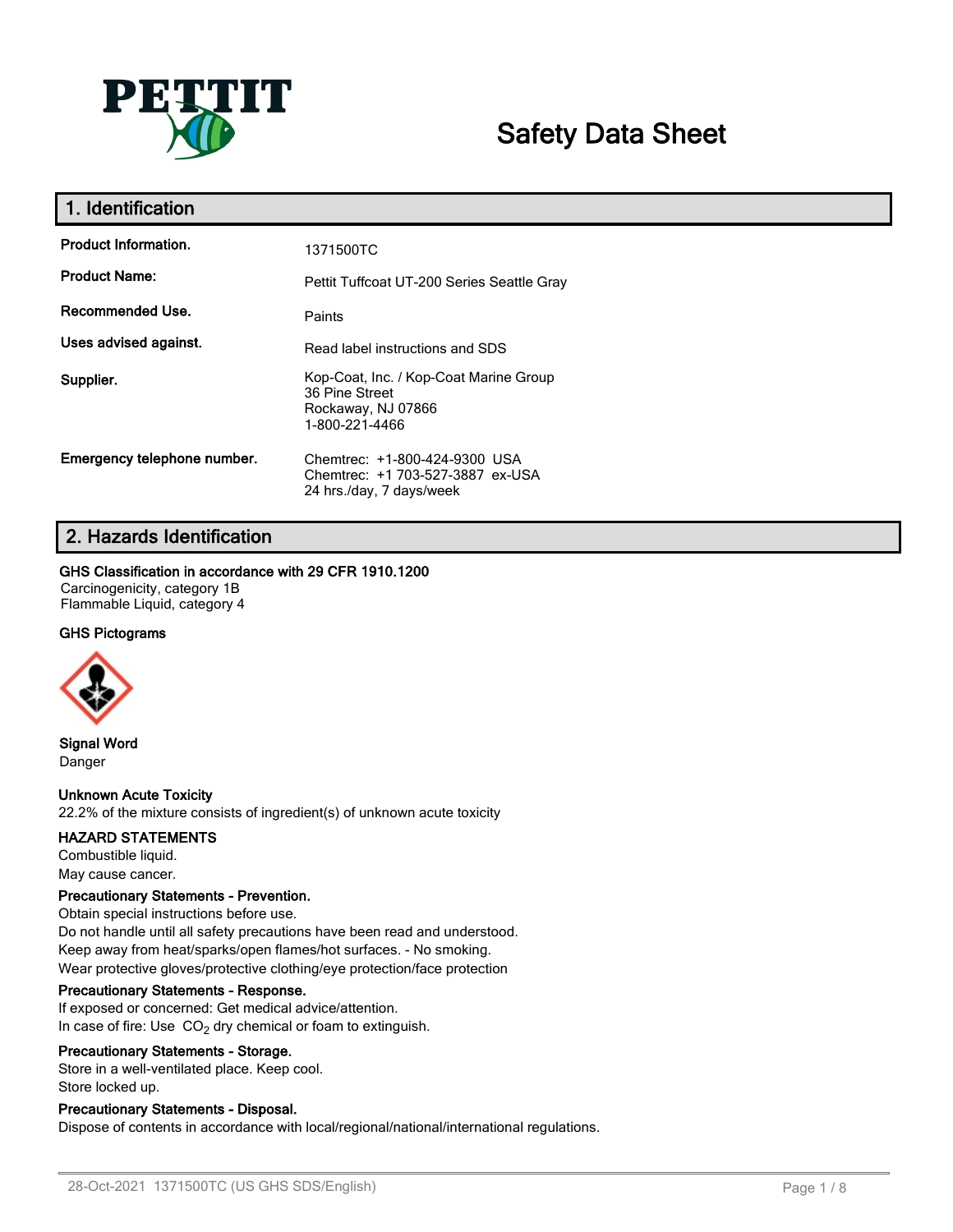## **3. Composition/Information on Ingredients**

| <b>Chemical Name</b>                         | CAS-No.    | <u>Wt. %</u> |
|----------------------------------------------|------------|--------------|
| Calcium carbonate (Limestone)                | 1317-65-3  | $10 - 25$    |
| Hydrotreated aliphatic petroleum distillates | 64742-52-5 | $2.5 - 10$   |
| Titanium dioxide                             | 13463-67-7 | $2.5 - 10$   |
| Diethylene glycol monoethyl ether            | 111-90-0   | $2.5 - 10$   |
| Zinc oxide                                   | 1314-13-2  | $0.1 - 1.0$  |
| Talc                                         | 14807-96-6 | $0.1 - 1.0$  |
| Triethylamine                                | 121-44-8   | $0.1 - 1.0$  |
| Ammonium hydroxide                           | 1336-21-6  | $0.1 - 1.0$  |
| Carbon black                                 | 1333-86-4  | $0.1 - 1.0$  |

The exact percentage (concentration) of composition has been withheld as a trade secret.

## **4. First-aid Measures**

#### **Description of first-aid measures.**

#### **General advice.**

Move victim to a safe isolated area. When symptoms persist or in all cases of doubt seek medical advice. Call a poison control center or doctor for treatment advice.

#### **Inhalation.**

Move to fresh air. Apply artificial respiration if victim is not breathing. Call a poison control center or doctor for treatment advice.

#### **Skin contact.**

Wash off immediately with soap and plenty of water. Remove all contaminated clothes and shoes. Remove and wash contaminated clothing before re-use. Call a poison control center or doctor for treatment advice.

#### **Eye contact.**

Immediately flush with plenty of water. After initial flushing, remove any contact lenses and continue flushing for at least 15 minutes. Call a poison control center or doctor for treatment advice.

#### **Ingestion.**

Do not induce vomiting unless directed to do so by a physician or poison control center. Never give anything by mouth to an unconscious person. If swallowed, call a poison control center or doctor immediately.

#### **Symptoms.**

See Section 2 and Section 11, Toxicological effects for description of potential symptoms.

#### **Notes to physician.**

Treat symptomatically.

## **5. Fire-fighting Measures**

## **Extinguishing media.**

#### **Suitable extinguishing media.**

Use:. Dry powder. Alcohol-resistant foam. Carbon dioxide (CO<sub>2</sub>). Water may be used to cool and prevent the rupture of containers that are exposed to the heat from a fire.

#### **Extinguishing media which shall not be used for safety reasons.**

Water may be unsuitable for extinguishing fires.

#### **Special hazards arising from the substance or mixture.**

Vapors may travel to areas away from work site before igniting/flashing back to vapor source. Thermal decomposition can lead to release of irritating and toxic gases and vapors. Most vapors are heavier than air. Vapors may spread along ground and collect in low or confined areas (sewers, basements, tanks). Vapors may travel to source of ignition and flash back. Air/vapor mixtures may explode when ignited. Containers may explode when heated.

#### **Advice for firefighters.**

Evacuate personnel to safe areas.As in any fire, wear self-contained breathing apparatus pressure-demand, MSHA/NIOSH (approved or equivalent) and full protective gear.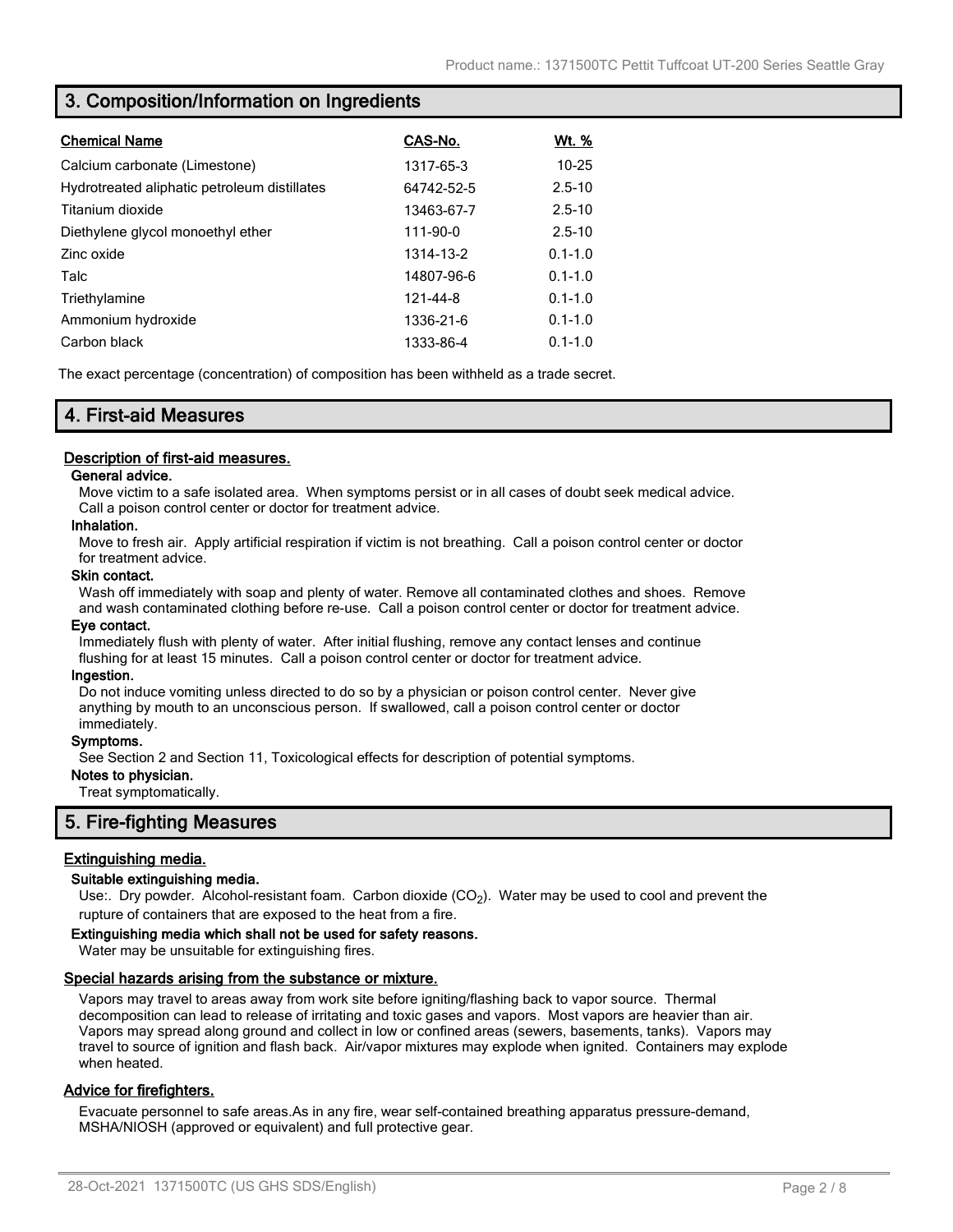## **6. Accidental Release Measures**

#### **Personal precautions, protective equipment and emergency procedures. Personal precautions.**

Avoid contact with skin, eyes and clothing. Ensure adequate ventilation, especially in confined areas. All equipment used when handling the product must be grounded. Eliminate all ignition sources (no smoking, flares, sparks or flames in immediate area). Wear protective gloves/clothing and eye/face protection. Stop all work that requires a naked flame, stop all vehicles, stop all machines and equipment that may cause sparks or flames. Do not breathe vapors or spray mist. Avoid exceeding of the given occupational exposure limits (see section 8). Thoroughly decontaminate all protective equipment after use.

#### **Advice for emergency responders.**

Refer to protective measures listed in sections 7 and 8. Use personal protection recommended in Section 8.

#### **Environmental precautions.**

Prevent further leakage or spillage if safe to do so. Do not allow material to contaminate ground water system. Prevent entry into waterways, sewers, basements or confined areas. See Section 12 for additional Ecological information.

#### **Methods and materials for containment and cleaning up.**

#### **Methods for Containment.**

Absorb with earth, sand or other non-combustible material and transfer to containers for later disposal. Prevent further leakage or spillage if safe to do so. Pick up and transfer to properly labeled containers. Clean contaminated surface thoroughly. Ground and bond containers when transferring material. Take precautionary measures against static discharges. Use personal protective equipment. Remove all sources of ignition.

#### **Methods for cleaning up.**

Prevent further leakage or spillage if safe to do so. Keep away from open flames, hot surfaces and sources of ignition. Keep in suitable and closed containers for disposal. All equipment used when handling the product must be grounded. Keep combustibles (wood, paper, oil, etc) away from spilled material. Ventilate the area. Use personal protective equipment as required. Shut off ignition sources; including electrical equipment and flames. Clean contaminated objects and areas thoroughly while observing environmental regulations. Never return spills in original containers for re-use.

#### **Reference to other sections.**

See section 8 for more information.

## **7. Handling and Storage**

## **Conditions for safe storage, including any incompatibilities.**

#### **Advice on safe handling.**

Avoid contact with skin, eyes and clothing. Handle in accordance with good industrial hygiene and safety practice. Keep away from open flames, hot surfaces and sources of ignition. Do not pressurize, cut, weld, braze, solder, drill, grind, or expose container to heat, flame, sparks, static electricity, or other sources of ignition. Wash hands before breaks and immediately after handling the product. All equipment used when handling the product must be grounded. Take precautionary measures against static discharges. Do not breathe vapors or spray mist. Use according to package label instructions. Ground and bond containers when transferring material.

#### **Hygiene measures.**

Handle in accordance with good industrial hygiene and safety practice for diagnostics. Do not eat, drink or smoke when using this product. Remove and wash contaminated clothing before re-use. Avoid contact with skin, eyes and clothing. Wash hands before breaks and immediately after handling the product.

#### **Storage Conditions.**

Keep container closed when not in use. Keep in properly labeled containers. Keep containers tightly closed in a dry, cool and well-ventilated place. Store in accordance with local regulations. Keep from freezing. Keep away from food, drink and animal feedingstuffs. Keep away from heat, hot surfaces, sparks, open flames and other ignition sources. No smoking.

## **8. Exposure Controls/Personal Protection**

| Ingredients with Occupational Exposure Limits     |                      |                       |                            |                         |
|---------------------------------------------------|----------------------|-----------------------|----------------------------|-------------------------|
| <b>Chemical Name</b>                              | <b>ACGIH TLV-TWA</b> | <b>ACGIH-TLV STEL</b> | <b>OSHA PEL-TWA</b>        | <b>OSHA PEL-CEILING</b> |
| Calcium carbonate (Limestone)<br>Titanium dioxide | N.E.<br>10 mg/m $3$  | N.E.<br>N.E.          | 15 mg/m $3$<br>15 mg/m $3$ | N.E.<br>N.E.            |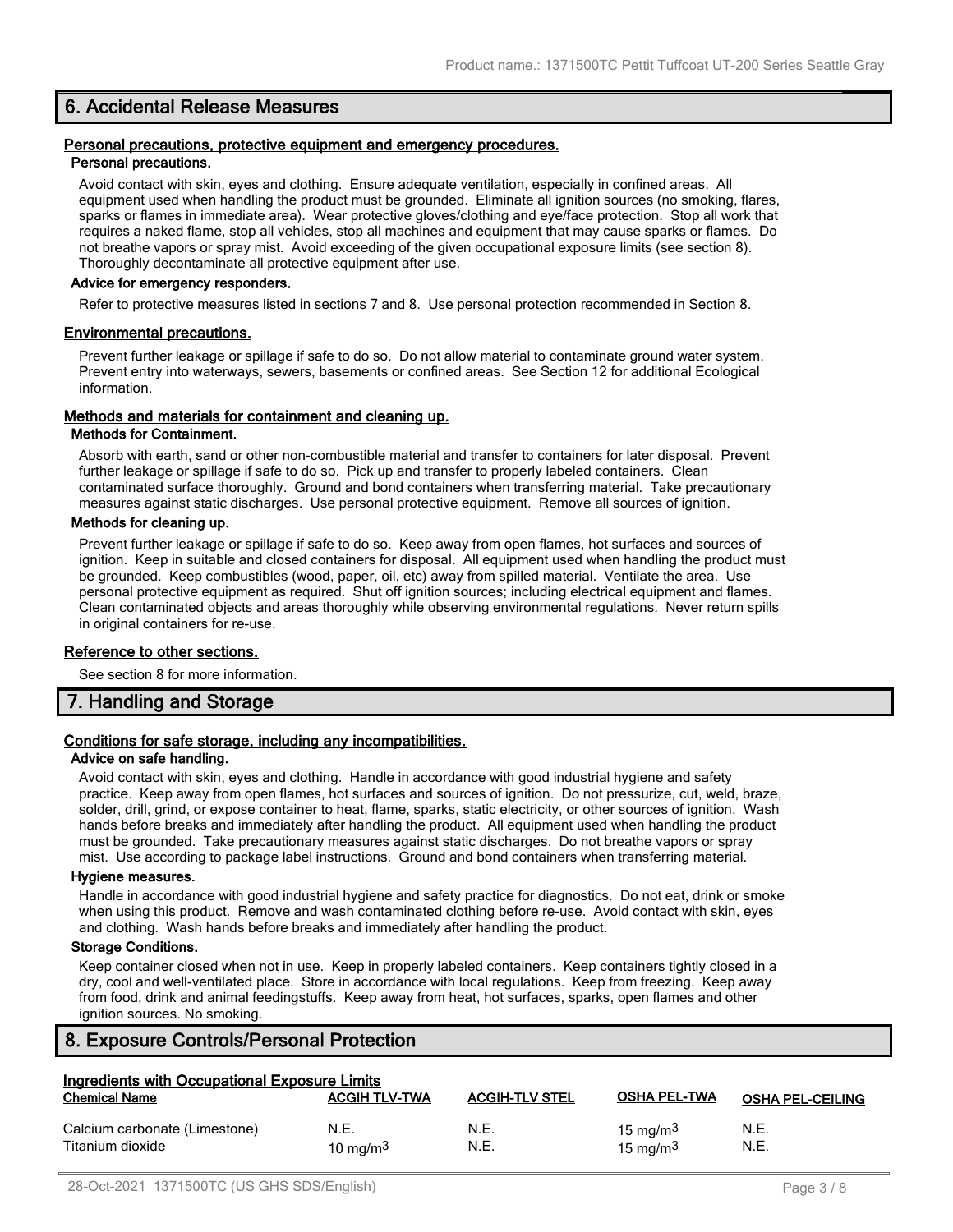Product name.: 1371500TC Pettit Tuffcoat UT-200 Series Seattle Gray

| Zinc oxide    | 2 mg/m <sup>3</sup> | 10 mg/m $3$ | 5 mg/m <sup>3</sup> | N.E. |
|---------------|---------------------|-------------|---------------------|------|
| Talc          | 2 mg/m <sup>3</sup> | N.E.        | N.E.                | N.E. |
| Triethylamine | $0.5$ ppm           | ppm         | 25 ppm              | N.E. |
| Carbon black  | 3 mg/m <sup>3</sup> | N.E.        | 3.5 mg/m $3$        | N.E. |

#### **TLV = Threshold Limit Value TWA = Time Weighted Average PEL = Permissible Exposure Limit STEL = Short-Term Exposure Limit N.E. = Not Established**

#### **Engineering Measures.**

Ensure adequate ventilation, especially in confined areas. Apply technical measures to comply with the occupational exposure limits.

#### **Personal protective equipment.**

#### **Eye/Face Protection.**

If splashes are likely to occur, wear:. Face-shield. Safety glasses with side-shields. Tightly fitting safety goggles.

#### **Skin and body protection.**

Use:. Long sleeved clothing. Protective shoes or boots. Solvent-resistant gloves. Solvent-resistant apron and boots. Wear impervious gloves and/or clothing if needed to prevent contact with the material. Gloves must be inspected prior to use. Please observe the instructions regarding permeability and breakthrough time which are provided by the supplier of the gloves. Also take into consideration the specific local conditions under which the product is used, such as the danger of cuts, abrasion. Remove and wash contaminated clothing before re-use.

#### **Respiratory protection.**

In case of inadequate ventilation wear respiratory protection. If exposure limits are exceeded or irritation is experienced, respiratory protection should be worn. Respiratory protection must be provided in accordance with current local regulations.

## **9. Physical and chemical properties.**

#### **Information on basic physical and chemical properties.**

| <b>Physical state</b>                     | Liquid                   |
|-------------------------------------------|--------------------------|
| Appearance                                | No Information           |
| Color                                     | Gray                     |
| Odor                                      | No Information           |
| <b>Odor Threshold</b>                     | No Information           |
| рH                                        | No Information           |
| Melting/freezing point., °C (°F)          | No Information           |
| Flash Point., °C (°F)                     | 91 (195.80)              |
| Boiling point/boiling range., °C (°F)     | 100 - 3,000 (212 - 5432) |
| <b>Evaporation rate</b>                   | No Information           |
| <b>Explosive properties.</b>              | No Information           |
| Vapor pressure.                           | No Information           |
| Vapor density.                            | No Information           |
| Specific Gravity. (g/cm <sup>3</sup> )    | 1.212                    |
| Water solubility.                         | No Information           |
| <b>Partition coefficient.</b>             | No Information           |
| Autoignition temperature., °C             | No Information           |
| Decomposition Temperature °C.             | No Information           |
| Viscosity, kinematic.                     | $>22$ mm $2/s$           |
| Other information.                        |                          |
| Volatile organic compounds (VOC) content. | $53$ g/l                 |
| Density, Ib/gal                           | 10.092                   |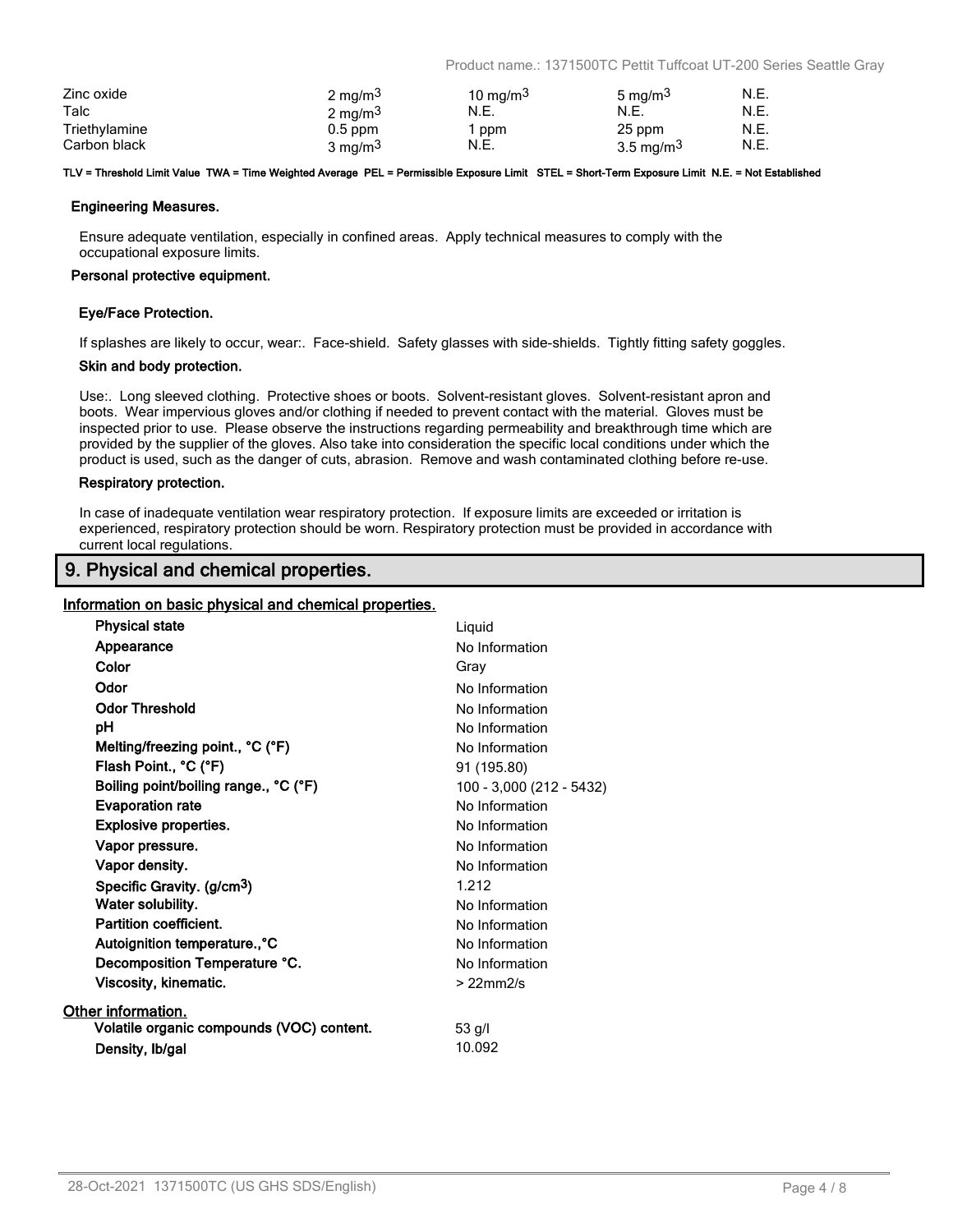## **10. Stability and Reactivity**

#### **Reactivity.**

Stable under normal conditions.

### **Chemical stability.**

Stable under recommended storage conditions.

#### **Possibility of hazardous reactions.**

None known based on information supplied.

#### **Conditions to Avoid.**

Heat (temperatures above flash point), sparks, ignition points, flames, static electricity. Keep away from heat and sources of ignition. Do not freeze.

#### **Incompatible Materials.**

None known based on information supplied.

## **Hazardous Decomposition Products.**

Thermal decomposition can lead to release of irritating gases and vapours. Possible formation of carbon oxides, nitrogen oxides, and hazardous organic compounds.

## **11. Toxicological Information**

#### **Information on toxicological effects.**

**Acute toxicity. Product Information**

## No Information

#### **The following values are calculated based on chapter 3.1 of the GHS document.**

| ATEmix (oral)          | 75,669.6 mg/kg |
|------------------------|----------------|
| ATEmix (dermal)        | 75,669.6 mg/kg |
| Component Information. |                |

| CAS-No.    | <b>Chemical Name</b>                         | LD50 Oral        | LD50 Dermal | <b>LC50 Inhalation</b>                 |
|------------|----------------------------------------------|------------------|-------------|----------------------------------------|
| 64742-52-5 | Hydrotreated aliphatic petroleum distillates | 5000             | 5000        | N.I.                                   |
| 111-90-0   | Diethylene glycol monoethyl ether            | 10502 mg/kg Rat  | N.I.        | N.I.                                   |
| 1314-13-2  | Zinc oxide                                   | >5000 mg/kg Rat  | N.I.        | >5.7 mg/L Rat (Dust)                   |
| 121-44-8   | Triethylamine                                | 460 mg/kg Rat    |             | 415 mg/kg Rabbit 14.5 mg/L Rat (Vapor) |
| 1336-21-6  | Ammonium hydroxide                           | 350 mg/kg Rat    | N.I.        | N.I.                                   |
| 1333-86-4  | Carbon black                                 | >15400 mg/kg Rat | N.I.        | N.I.                                   |

N.I. = No Information

#### **Skin corrosion/irritation.**

SKIN IRRITANT.

## **Eye damage/irritation.**

No Information

## **Respiratory or skin sensitization.**

No Information

#### **Ingestion.**

May be harmful if swallowed.

## **Germ cell mutagenicity.**

No Information

## **Carcinogenicity.**

No Information

| CAS-No.    | <b>Chemical Name</b> | <b>IARC</b>   | <b>NTP</b>               | OSHA |
|------------|----------------------|---------------|--------------------------|------|
| 13463-67-7 | Titanium dioxide     | IARC Group 2B | $\overline{\phantom{a}}$ | -    |
| 14807-96-6 | Talc                 | IARC Group 3  | $\blacksquare$           | -    |
| 1333-86-4  | Carbon black         | IARC Group 2B | $\overline{\phantom{a}}$ | -    |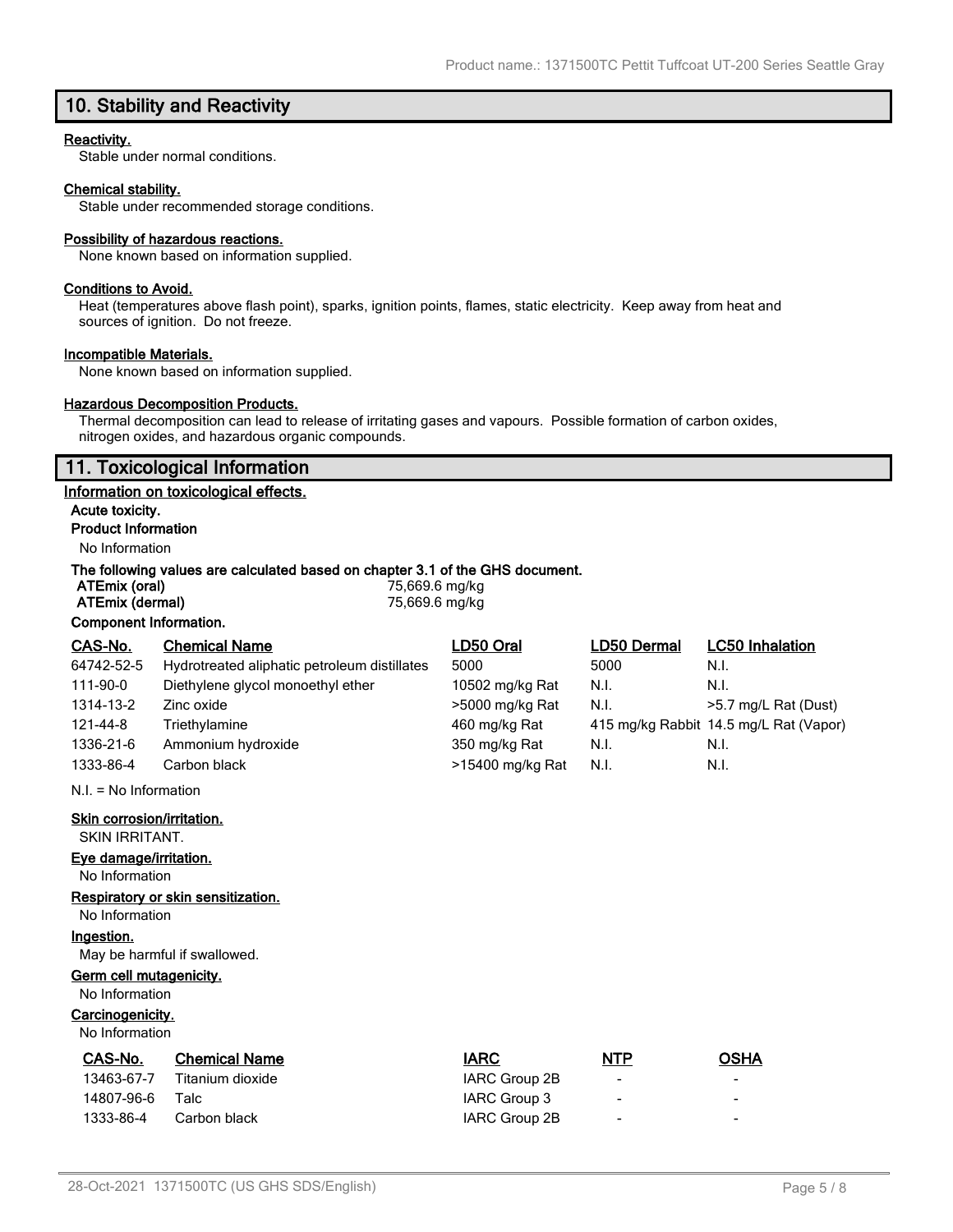## **Reproductive toxicity.**

No Information

#### **Specific target organ systemic toxicity (single exposure).**

No Information

#### **Specific target organ systemic toxicity (repeated exposure).**

May cause damage to organs through prolonged or repeated exposure.

### **Aspiration hazard.**

No Information

## **Primary Route(s) of Entry**

No Information

## **12. Ecological Information**

#### **Toxicity.**

17.02% of the mixture consists of ingredient(s) of unknown aquatic toxicity

## **Ecotoxicity effects.**

| <b>Chemical Name</b>                                          | <b>Toxicity to algae</b> | <b>Toxicity to fish</b>                                                                                                                                                                                           | Toxicity to daphnia and other<br>aquatic invertebrates                    |
|---------------------------------------------------------------|--------------------------|-------------------------------------------------------------------------------------------------------------------------------------------------------------------------------------------------------------------|---------------------------------------------------------------------------|
| Hydrotreated aliphatic petroleum<br>distillates<br>64742-52-5 |                          | LC50 96 h Oncorhynchus mykiss<br>>5000 mg/L                                                                                                                                                                       | EC50 48 h Daphnia magna<br>>1000 mg/L                                     |
| Diethylene glycol monoethyl<br>ether<br>111-90-0              |                          | LC50 96 h Lepomis macrochirus<br>10000 mg/L, LC50 96 h Lepomis<br>macrochirus 19100 - 23900 mg/<br>L, LC50 96 h Oncorhynchus<br>mykiss 11400 - 15700 mg/L,<br>LC50 96 h Pimephales promelas<br>11600 - 16700 mg/L | EC50 48 h Daphnia magna 3940<br>$-4670$ mg/L                              |
| Zinc oxide<br>1314-13-2                                       |                          | LC50 96 h Danio rerio 1.55 mg/L                                                                                                                                                                                   |                                                                           |
| Talc<br>14807-96-6                                            |                          | LC50 96 h Brachydanio rerio<br>$>100$ g/L                                                                                                                                                                         |                                                                           |
| Triethylamine<br>121-44-8                                     |                          | LC50 96 h Pimephales promelas<br>43.7 mg/L                                                                                                                                                                        | EC50 48 h Daphnia magna 200<br>mg/L                                       |
| Ammonium hydroxide<br>1336-21-6                               |                          | LC50 96 h Pimephales promelas<br>$8.2 \text{ mg/L}$                                                                                                                                                               | EC50 48 h water flea $0.66$ mg/L,<br>EC50 48 h Daphnia pulex 0.66<br>mg/L |

#### **Persistence and degradability.**

No data are available on the product itself.

#### **Bioaccumulative potential.**

Discharge into the environment must be avoided.

| CAS-No.           | <b>Chemical Name</b>              | log POW |
|-------------------|-----------------------------------|---------|
| 111-90-0          | Diethylene glycol monoethyl ether | $-0.8$  |
| 121-44-8          | Triethylamine                     | 1.45    |
| Mobility in soil. |                                   |         |

No information

#### **Other adverse effects.**

No information

## **13. Disposal Considerations**

#### **Waste Disposal Guidance.**

Disposal should be in accordance with applicable regional, national and local laws and regulations.

Empty containers should be taken to an approved waste handling site for recycling or disposal.

## **14. Transport Information**

## **DOT**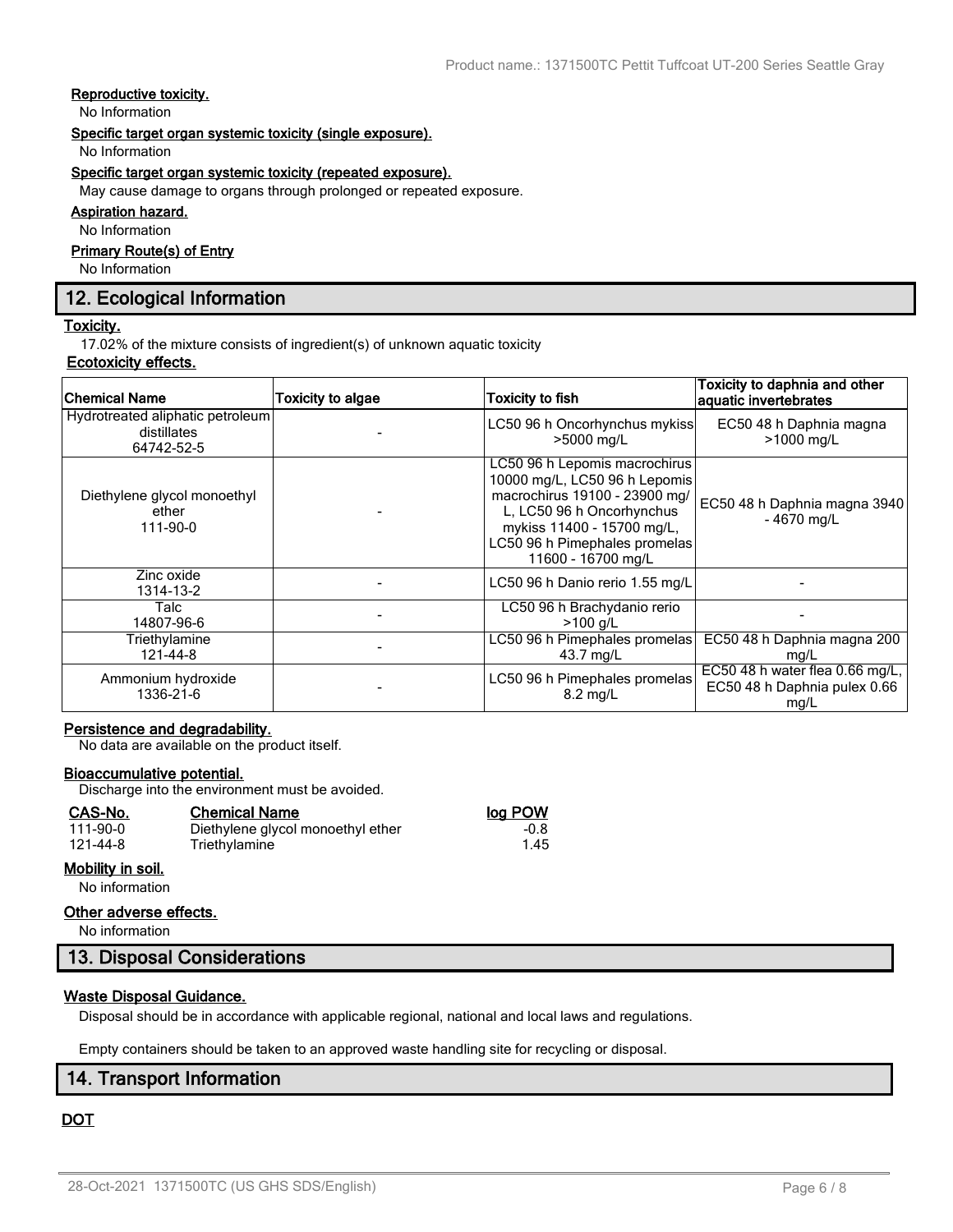| <b>Shipping Name:</b>          | Combustible Liquid, n.o.s.                                                                |
|--------------------------------|-------------------------------------------------------------------------------------------|
| <b>Hazard Class:</b>           | Comb lig.                                                                                 |
| UN/NA Number:                  | NA1993                                                                                    |
| <b>Packing Group:</b>          | Ш                                                                                         |
| <b>Additional Information:</b> | LTD QTY: This product may be reclassified as "limited quantity" per 49 CFR 173.150 (b)(3) |
| <b>IMDG</b>                    | No Information                                                                            |
| <b>Additional Information:</b> | Not regulated                                                                             |
| <b>IATA</b>                    | No Information                                                                            |
| <b>Additional Information:</b> | Not regulated                                                                             |

## **15. Regulatory Information**

## **International Inventories:**

| <b>TSCA</b>          | Complies                                                                                          |
|----------------------|---------------------------------------------------------------------------------------------------|
| <b>DSL</b>           |                                                                                                   |
| <b>DSL/NDSL</b>      |                                                                                                   |
| <b>EINECS/ELINCS</b> |                                                                                                   |
| <b>ENCS</b>          |                                                                                                   |
| <b>IECSC</b>         |                                                                                                   |
| <b>KECI</b>          |                                                                                                   |
| <b>PICCS</b>         |                                                                                                   |
| <b>AICS</b>          |                                                                                                   |
| <b>NZIOC</b>         |                                                                                                   |
| <b>TCSI</b>          |                                                                                                   |
| <b>TSCA</b>          | United States Toxic Substances Control Act Section 8(b) Inventory.                                |
| <b>DSL</b>           | Canadian Domestic Substances List.                                                                |
| <b>DSL/NDSL</b>      | Canadian Domestic Substances List/Canadian Non-Domestic Substances List                           |
| <b>EINECS/ELINCS</b> | European Inventory of Existing Chemical Substances/European List of Notified Chemical Substances. |
| <b>ENCS</b>          | Japan Existing and New Chemical Substances.                                                       |
| <b>IECSC</b>         | China Inventory of Existing Chemical Substances.                                                  |
| <b>KECL</b>          | Korean Existing and Evaluated Chemical Substances.                                                |
| <b>PICCS</b>         | Philippines Inventory of Chemicals and Chemical Substances.                                       |
| <b>AICS</b>          | Australian Inventory of Chemical Substances.                                                      |
| <b>NZIoC</b>         | New Zealand Inventory of Chemicals.                                                               |
| <b>TCSI</b>          | Taiwan Chemical Substance Inventory                                                               |

## **U.S. Federal Regulations:**

## **SARA SECTION 313:**

This product does not contain any chemicals that are subject to the reporting requirements of SARA 313. **TOXIC SUBSTANCES CONTROL ACT 12(b):**

This product does not contain any chemicals that are subject to the reporting requirements of TSCA 12(b).

## **CALIFORNIA PROPOSITION 65 CARCINOGENS**



Warning: The following ingredients present in the product are known to the state of California to cause Cancer..

**Chemical Name CAS-No.** Titanium dioxide 13463-67-7<br>Carbon black 1333-86-4 Carbon black